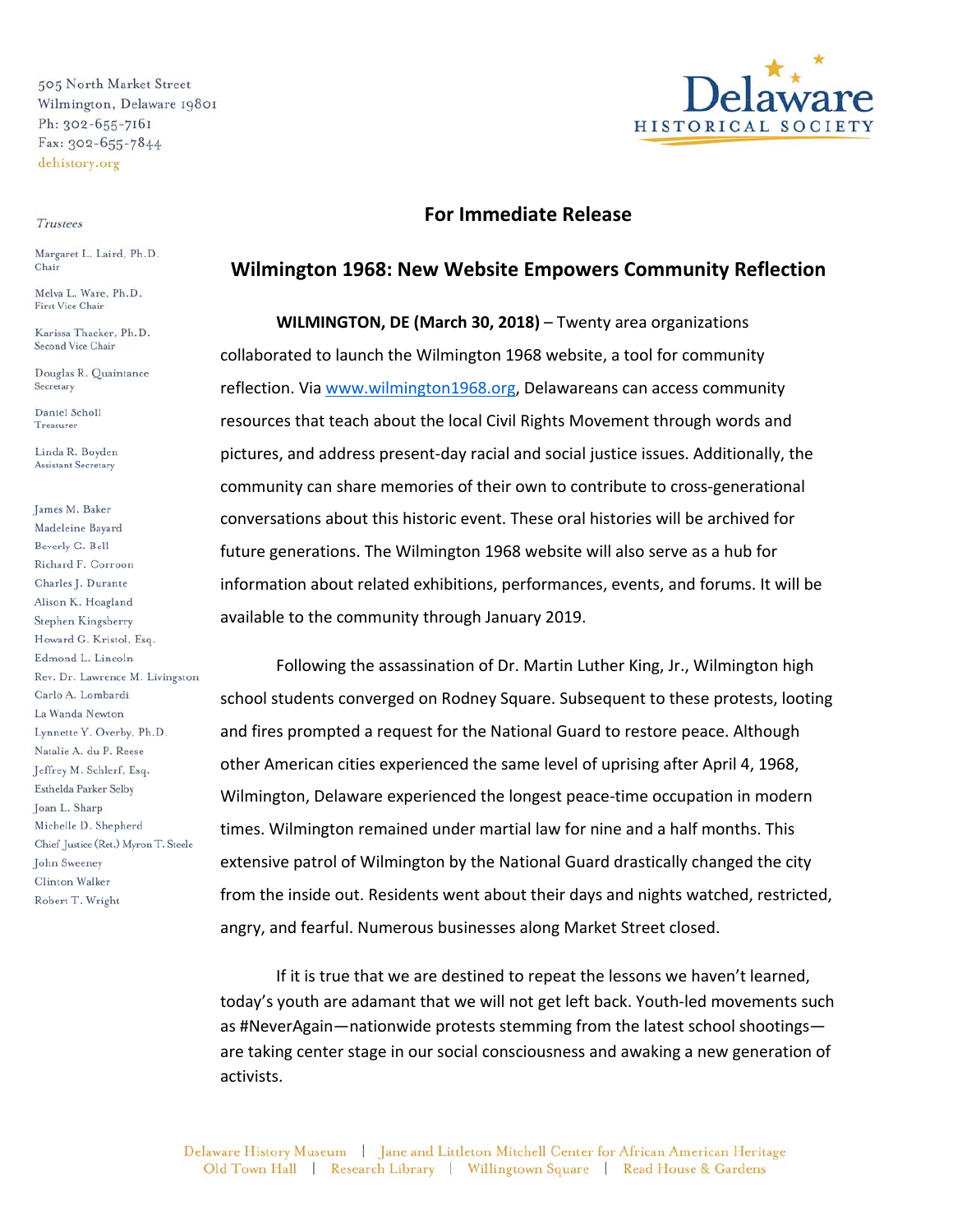In 2017, Simone Austin (2017 Alfred Appel, Jr. Curatorial Fellow with the Delaware Art Museum; current graduate student, University of Delaware, History Department), was instrumental in bringing this shared history to the forefront as the primary contemporary researcher on these events for the Delaware Art Museum's summer exhibition series. The community-wide reflection beginning this spring will bring "both answers and questions," says Austin. "People of my generation and those who are not from Wilmington will start to understand what happened, why Wilmington looks the way it does today, and why people have certain perceptions of the City of Wilmington and of Delaware. I also think in terms of questions because the work that I've done is not the end. There are so many stories that just aren't found in traditional sources and I'm hoping that more people will come forward and share their experiences."

The Wilmington 1968 partners see the upcoming events, performances, and forums as ways to constructively process the physical and emotional toll on our city stemming the uprising and its aftermath. Our community needs to know that we, representatives of the arts & culture community, are not oblivious and unaffected by this quest for healing, and support all Wilmingtonians as they contribute to these necessary cross-generational conversations about race and reconciliation.

Drawing inspiration from the protest art of the 1960s, Squatch Creative, the design firm that created the Wilmington 1968 website, blends technology and art to empower activism. Marcus Price, the site designer, shared "While creating the aesthetic for the Wilmington 1968 remembrance, I wanted to do justice to the people who lived through this experience. It's different than creating a website for a product or a brand. It was an entire movement and people. I wanted to be sure that I honored that and the spirit involved." Squatch Creative has designed websites and merchandise for comedians Amy Schumer and Hannibal Buress, as well as local fixture, The Stone Balloon Ale House in Newark, DE.

The following individuals are available for interview:

- Marcus Price, Squatch Creative Web designer: art and technology as tools for activism.
- Simone Austin, 2017 Alfred Appel, Jr. Curatorial Fellow, Delaware Art Museum Primary researcher Wilmington 1968.